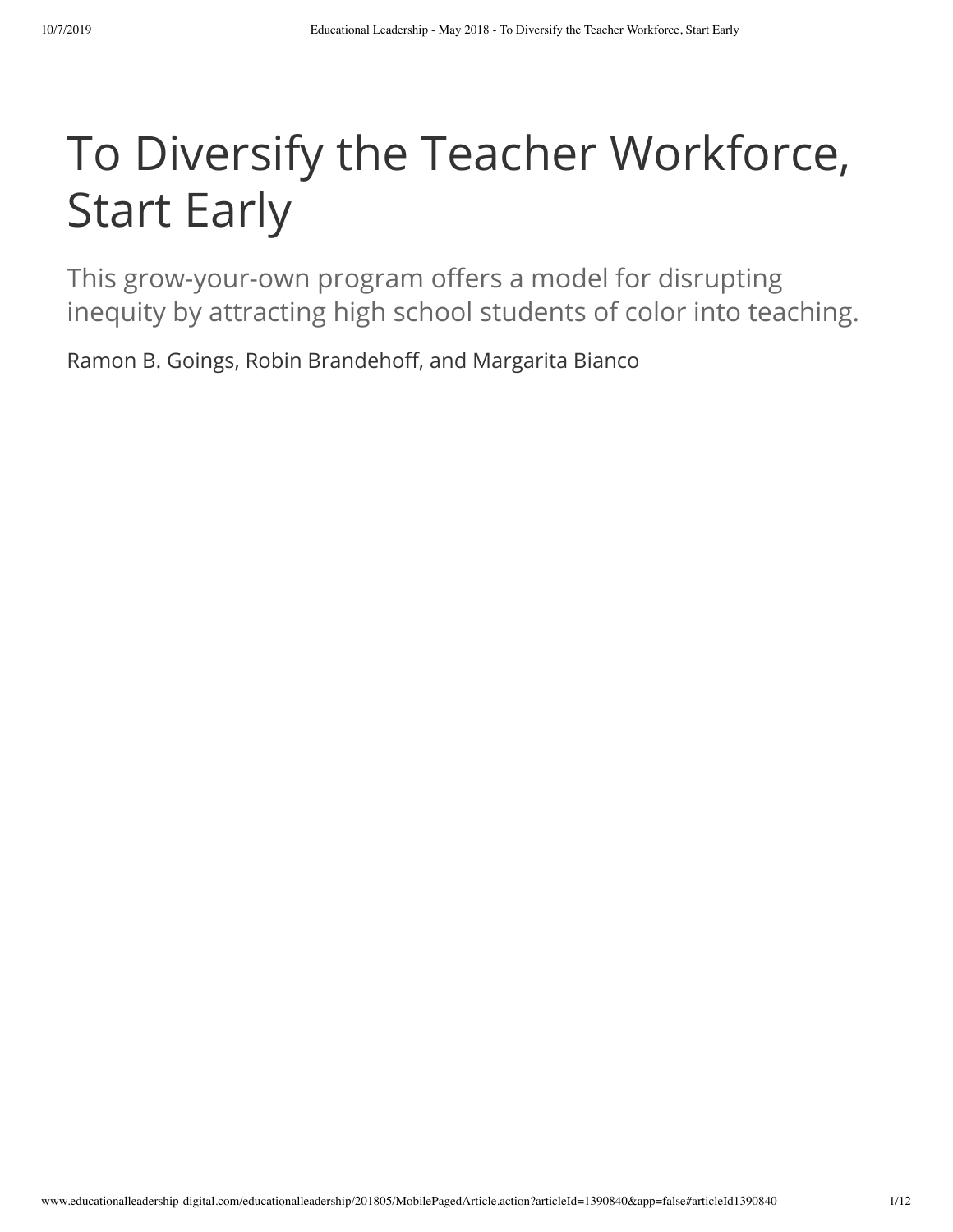

St<sub>pe</sub> st<sub>pe</sub> .S. schools today are experiencing a significant student demographic shift. Students of color are predicted to make up 55 percent of the public school population by 2024 (Kena et al., 2015). Unfortunately, the teacher workforce doesn't reflect this diversity. For instance, in the 2011–2012 school year, 80 percent of teachers were white, whereas 51 percent of students were non-white. Black and hispanic students make up 16 and 24 percent of the student population respectively, but black and hispanic teachers only account for seven and eight percent of the teacher workforce, respectively (U.S. Department of Education, 2016).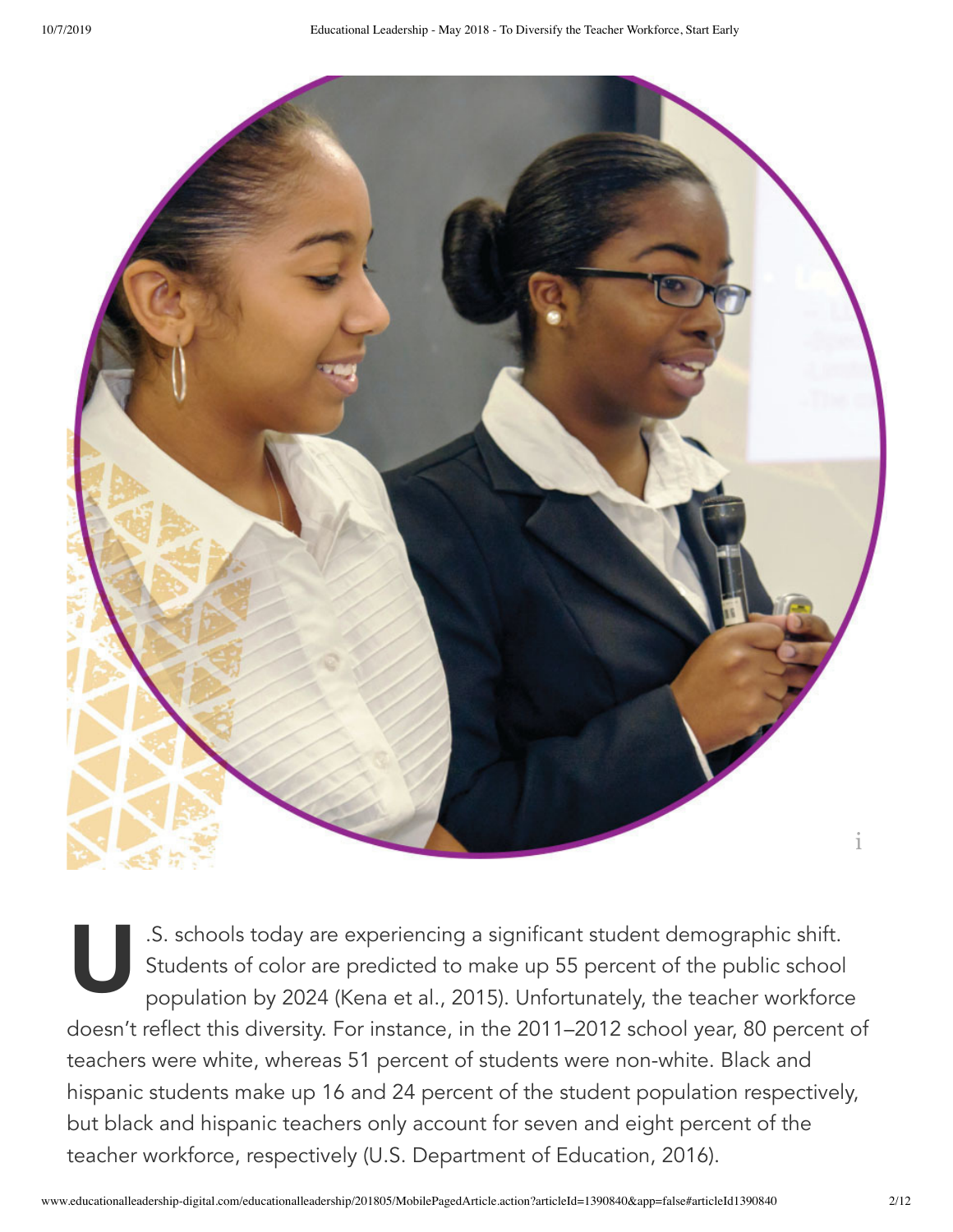# **Why Diversify?**

Some pundits ask why diversifying the teaching workforce is so important. As educators specializing in teacher pipeline issues, we contend that diversifying the teaching profession is an act of disrupting educational inequities. Teachers of color have a particularly positive effect on students of color: They have been found to hold higher expectations for students of color and to be both more likely to refer students of color into gifted and talented programs and less likely to refer them for suspension and special education (Ford, 2010; Grissom & Redding, 2016).

But teachers of color can equally benefit white students. Given the deficit stereotypes placed on men and women of color, being taught by a teacher of color can provide white students with positive images of different racial groups—which is crucial if we want to disrupt inequities in education and society at large. Yet under the current teacher-staffing paradigm, many white students could go their entire educational career without being taught by a teacher of color.

Diversifying the teacher workforce is also an essential step in diversifying the schoolleadership pipeline. A report from the U.S. Department of Education (2016) found that in the 2011–2012 school year, 80 percent of school principals were white, 10 percent black, and 7 percent hispanic. Equity-driven educators must ask ourselves what type of message we are sending students about who can serve in positions of power if it's likely students will only encounter white teachers or school leaders? Diversifying the teacher workforce must be treated as an act of social justice, ensuring that students see themselves reflected in all aspects of their educational experience.

# Sparking Interest

In response to concerns about the lack of diversity of the teaching workforce, the U.S. Department of Education created the TEACH campaign, which seeks to broaden the teaching pool. Although this type of national initiative is noteworthy, we need to do much more: If education leaders don't spark people's interest in entering the teacher workforce until potential teachers are college students or career changers, it may be too late.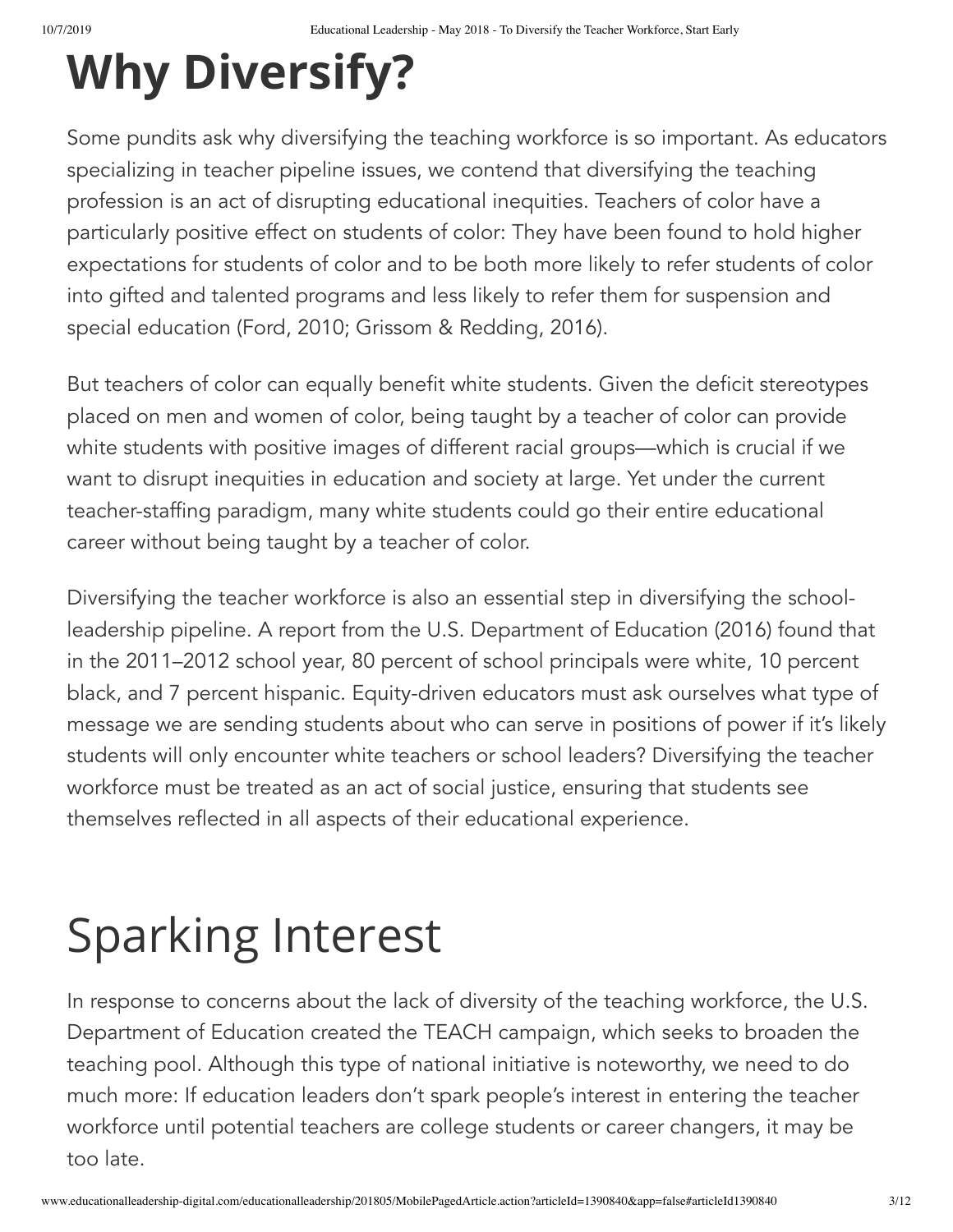If we want to see more diverse teachers in our schools, we must focus on developing grow-your-own teaching programs for high school students. This is the purpose of Pathways2Teaching, a program created by author Margarita Bianco that has an intentional focus on diversifying the workforce by aiming to bring students of color back to their communities as teachers. Many well-established programs aim at recruiting high school students into teaching; Pathways2Teaching is one of the few that purposefully recruits students of color.

## A Social Justice Lens

*"I never thought about becoming a teacher before and as a Latino, now I want to become that teacher—the teacher who becomes a role model for other young Latinos and encourages them to become teachers too!"*

—Adriane, Latino 12th grade student

Pathways2Teaching was launched during the 2010–2011 academic year as a pilot through a partnership between the University of Colorado Denver and Denver Public Schools. At first, it consisted of one course, Introduction to Socially Just Education, at an urban high school. This course encourages students of color to explore teaching as a career through a social justice and equity lens. It presents teaching as an avenue for engaging with, giving back to, and disrupting inequities within students' communities.

In the first year, 29 students, all black or Latino/a, participated. In the second year, the program expanded within the district to two schools, with 70-plus students participating. Every year since, the program has grown; it now enrolls several hundred students across high schools in six Colorado school districts and includes an affiliate program in Nashville, Tennessee. These potential future teachers differ demographically from the majority of current teachers. Nearly 65 percent of our current and former students are Latino/a, 27 percent are black, and 36 percent are males.

In addition to courses on teaching, Pathways2Teaching now offers college credit for these high school classes, a focus on college-readiness skills, and field experiences working with children in the community.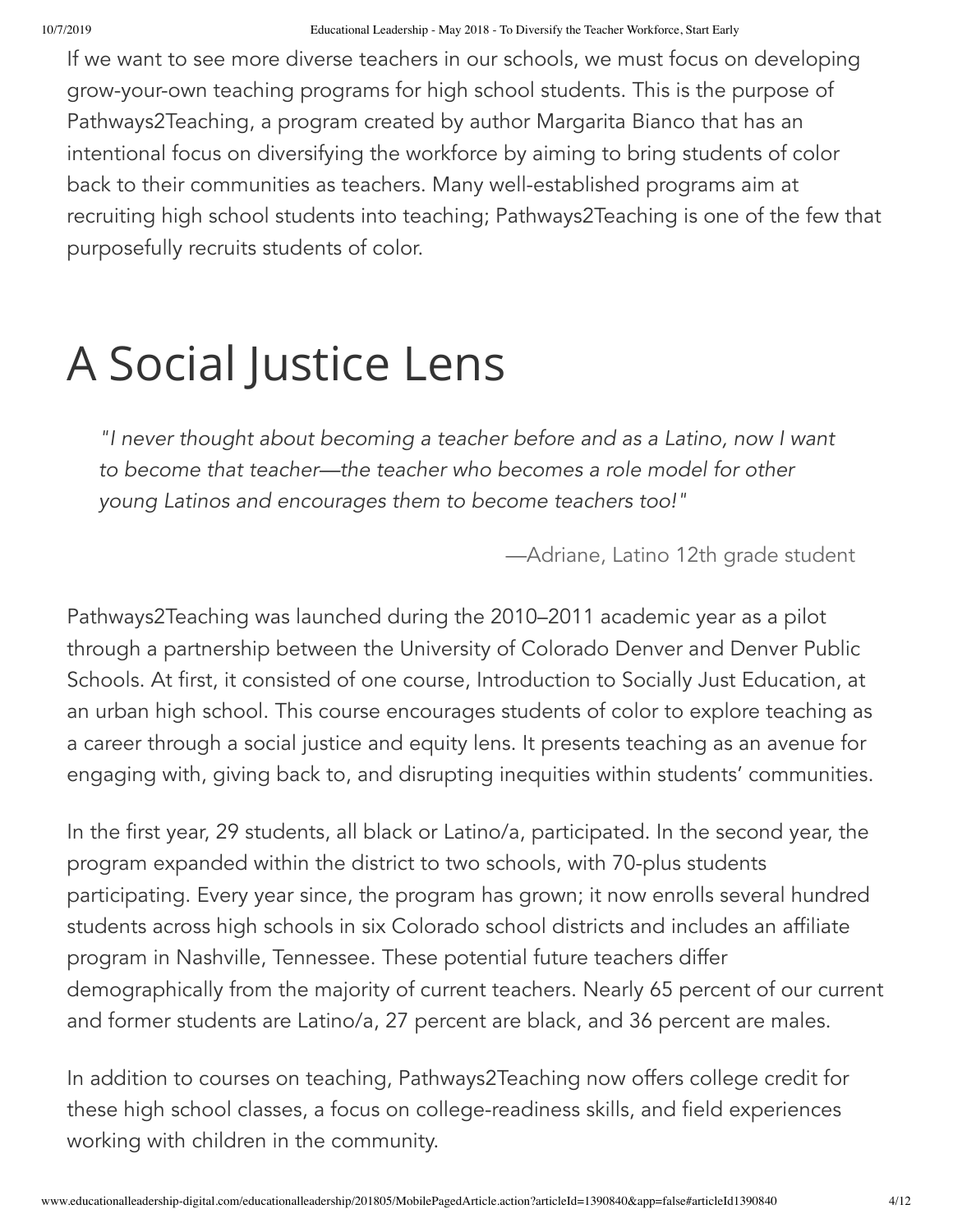## Strategies to Encourage Youth of Color

If a program's purpose is to attract black and Latino students to teaching, it must acknowledge straightforwardly that schools haven't always been a welcoming or safe space for these youth. This is especially true for students of color who live in poverty and for black, Latino, and Native American males, specifically. Much has been written about the disenfranchisement that students of color experience in schools. How do we invite these same students back to work in the same environment that has, in many ways, failed them? In Pathways2Teaching, we have found that when students openly examine and critique these issues, they come to better understand how, by becoming a teacher, they have the power to disrupt the kind of inequities they've personally experienced. We remind students that it is *because* of their lived experiences that they have great potential to become the kind of teacher who their communities need most.

Besides opening up discussion about how schools have faltered at welcoming nonwhite learners, the Pathways2Teaching program sets itself apart in other important ways:

### **A Focused Curriculum**

Because Pathways2Teaching was designed to encourage high school students of color to consider becoming teachers, its curriculum development was informed by a comprehensive review of research examining *why* teachers of color enter the field, the pedagogical strengths they bring to classrooms, and the important roles they play for all students. Curriculum developers examined research on the barriers students of color face on the pathway to becoming teachers and theoretical frameworks that focus on critical examinations of educational inequities.

### **Opportunities to Help Fund College**

A major barrier students face in attaining higher education is the financial burden associated with attending college full time. To address this issue, as of the 2017–2018 academic year, the Pathways2Teaching curriculum has expanded to include three elective courses leading to a paraprofessional certificate. In their junior year, students complete the course Introduction to Socially Just Education, and in their senior year,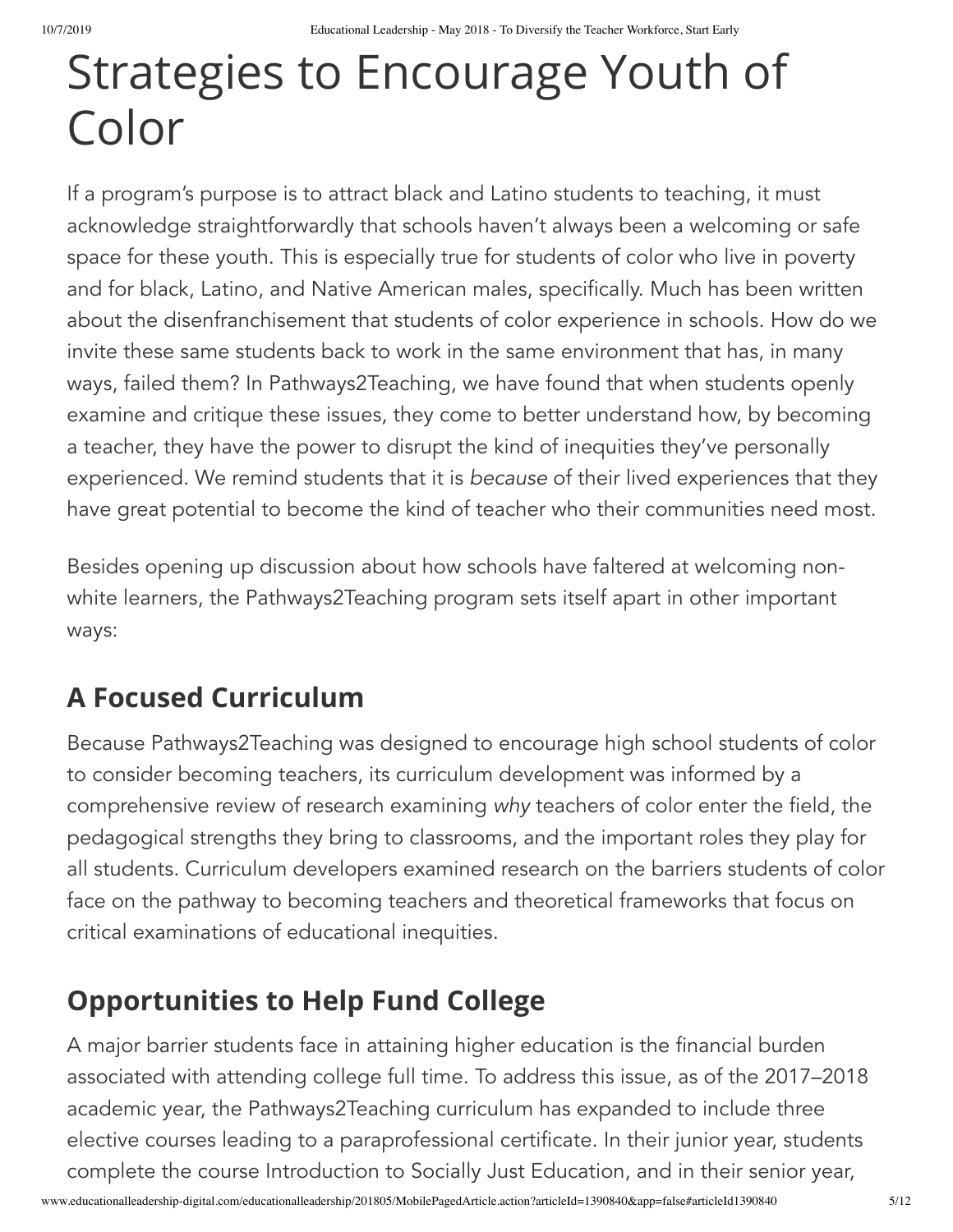they complete two courses focused on language and literacy acquisition for diverse learners and an introductory course on special education. This certificate program includes 80 hours of fieldwork experience and grants students the credentials needed to work as a paraprofessional in a school in their community while they attend college.

## Six Guiding Principles

The literature review conducted as the Pathways2Teaching curriculum was formed led to six guiding principles that inform how that curriculum is implemented.



### **1. Focus on Educational Justice**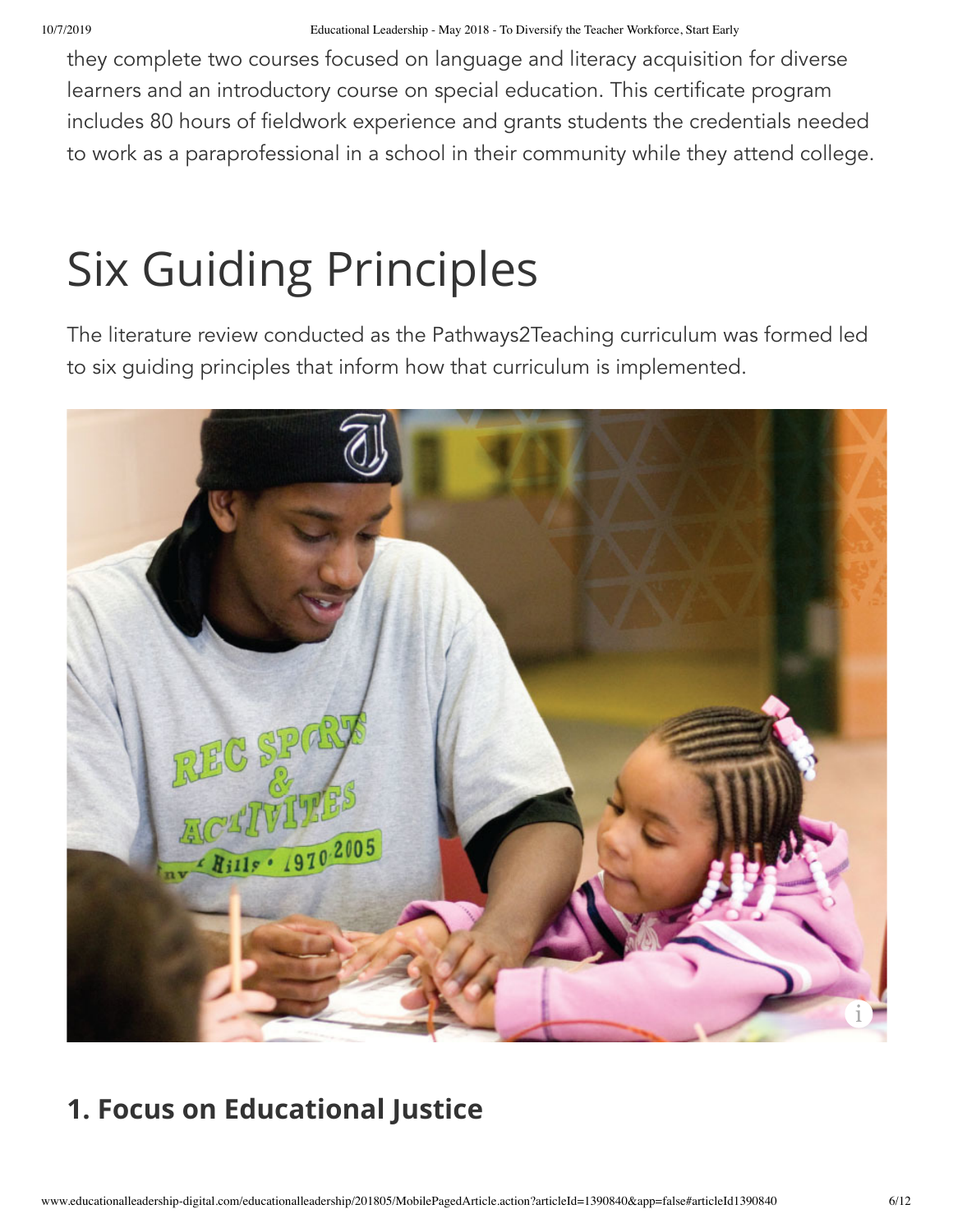Many teachers of color enter the field because of their commitment to issues of social justice. We feel it is important to nurture this commitment early. Throughout the year, students are provided with readings and guided discussions that critically examine policies and practices in schools that label, sort, marginalize, and oppress students. As part of their ongoing research, students learn to critically examine the social and historical contexts of their education through individual research projects and reflections. They participate in conference presentations with doctoral students to report their findings regarding issues such as the lack of teacher diversity in education. $^\mathsf{1}$  $^\mathsf{1}$  $^\mathsf{1}$ 

The curriculum is informed by a critical theoretical framework that includes the perspectives of influential education theorists (Duncan-Andrade & Morrell, 2008; Giroux, 2011; Watts, Williams, & Jagers, 2003; Yosso, 2002). This theoretical perspective empowers students with an intellectual framework that nurtures what Freire (1990) described *as critical consciousness*, a way to link knowledge to agency and power.

We sense that this curricular approach speaks to students. Alejandra, a recent Pathways2Teaching graduate and current sophomore in a teacher-preparation program, was recently asked about her aspirations. She said her goal was to "return to my high school and teach in the Pathways2Teaching program so I can help other students understand the injustices taking place in our community and inspire other first-generation Latinas to become teachers."

#### **2. Promote and Elevate the Profession**

This program is committed to portraying teaching as an important and noble profession, one that provides an opportunity to engage in social justice. The public's opinion of teachers is lower than it's ever been. This wasn't always the case, especially in communities of color, which have historically held the profession in high regard (Lewis, 2006). Gordon's research (2000) illustrates that students of color are no longer encouraged to enter the teacher workforce by their communities, families, or, in many cases, their teachers.

To combat negative perceptions of teaching, students are introduced to readings that help them understand how and why teachers of color play significant roles in the lives and education of all students. Additionally, throughout the year, students engage in a weekly field experience working with local elementary students. Pathways2Teaching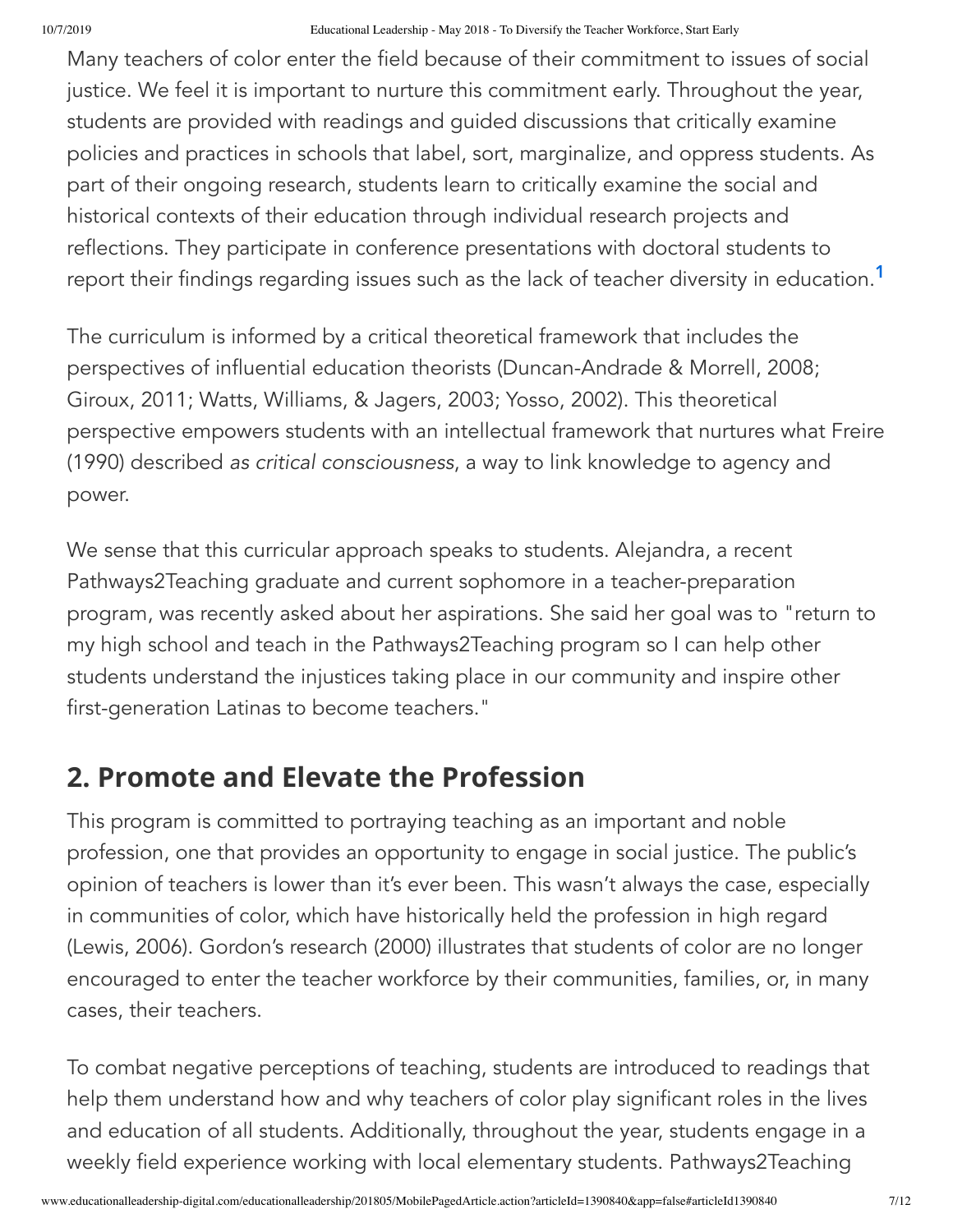students are paired up with elementary students as "reading buddies" to work one-onone on improving reading and writing skills, building vocabulary, and mentoring. During their field experience visits, Pathways2Teaching students actively work with their reading buddies toward goals established by the elementary classroom teacher. This has been a powerful motivator for students to consider entering the teacher force.



### **3. Provide College Access and Readiness**

Pathways' course requirements are rigorous, which equips students with the academic writing skills they will need to succeed in college. For example, students are taught to conduct research and investigate critical issues (of their choice) in education that affect their own lives and communities. Past topics have included the impact of poverty on students' education and the school-to-prison pipeline.

It's also important to demystify the college experience. Many Pathways2Teaching students are the first in their family to graduate from high school. Our students tour local colleges, interact with undergraduate and graduate students and faculty, and learn about the college application, admission, and scholarship processes.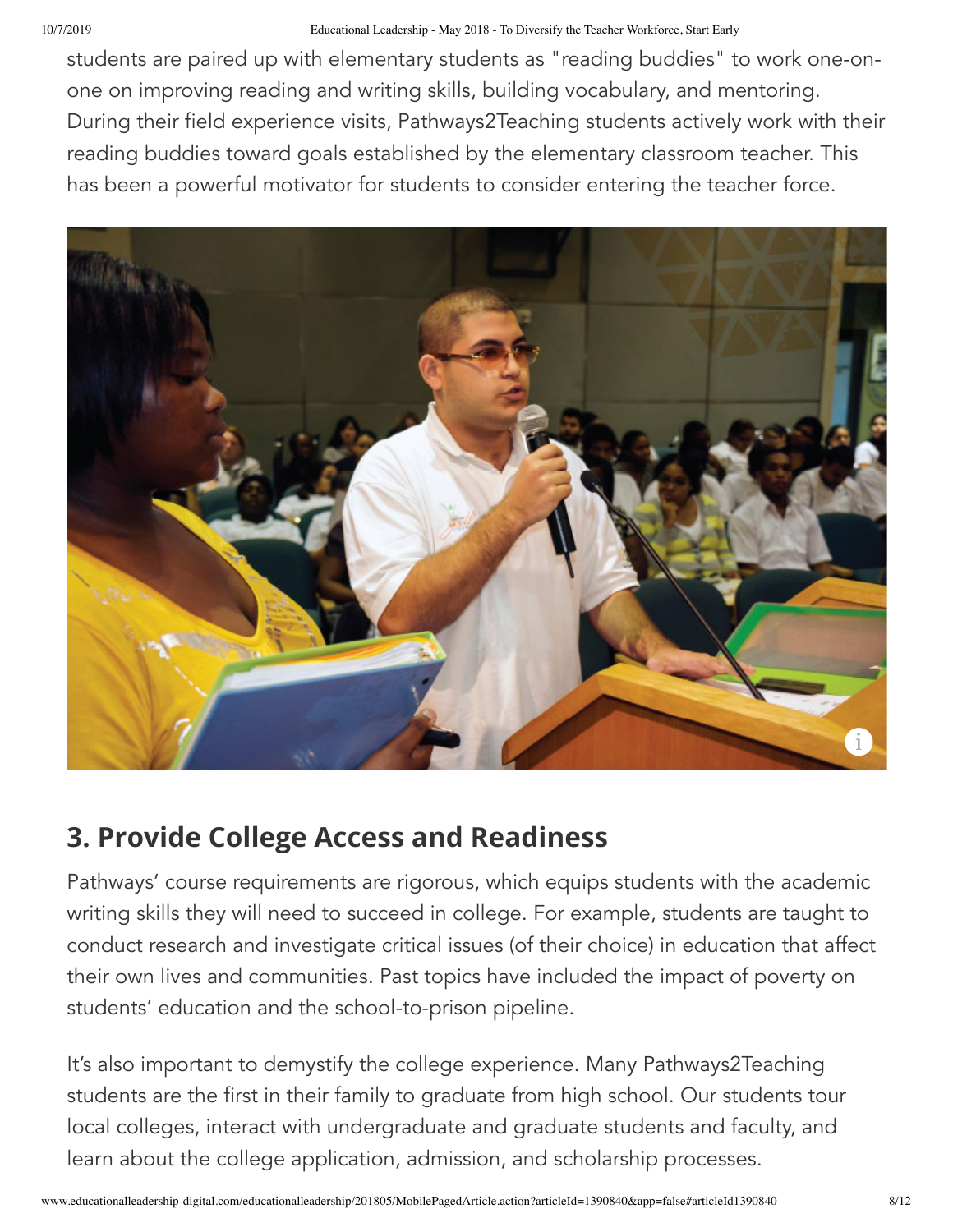#### **4. Focus on Inclusion**

We are unapologetic about this fourth guiding principle. To disrupt educational inequities, school leaders need to evaluate their school policies and eliminate barriers that restrict access to Advanced Placement courses, International Baccalaureate programs, and other pre-collegiate opportunities. We work closely with teachers and school leaders to remove barriers and ensure that *every* interested student, regardless of GPA or other exclusionary criteria (such as disciplinary record) has access to collegelevel coursework and a clear pathway to teaching. In fact, some of our most enthusiastic students are the very students who may have otherwise been excluded from a dual-enrollment course because of their low GPA.

### **5. Oer Access to Role Models and Mentors**

Pathways students have access to support from undergraduate, graduate, and doctoral students at the University of Colorado Denver. University students regularly visit high school classrooms, assist with students' research projects, and help demystify the college experience by talking about what it's like for them. Pathways2Teaching alumni often share their college experiences.

### **6. Encourage Family and Community Engagement**

Given the importance of close connections between schools, communities, and families, Pathways2Teaching instructors are selected (from teachers at their high schools) because of their close relationships with students and families. School leaders look for teachers who are active agents of change within their community to lead within the program. Pathways2Teaching instructors often bridge the divide that exists between schools and low-income communities.

# Teaching and Leading for Change

Pathways2Teaching seeks to create a new generation of diverse, community-responsive educators dedicated to disrupting educational inequities in and for their communities. Angel Magana, a recent graduate of Pathways2Teaching and current paraprofessional in a Denver public school, is a testament to the changing tide of educators entering the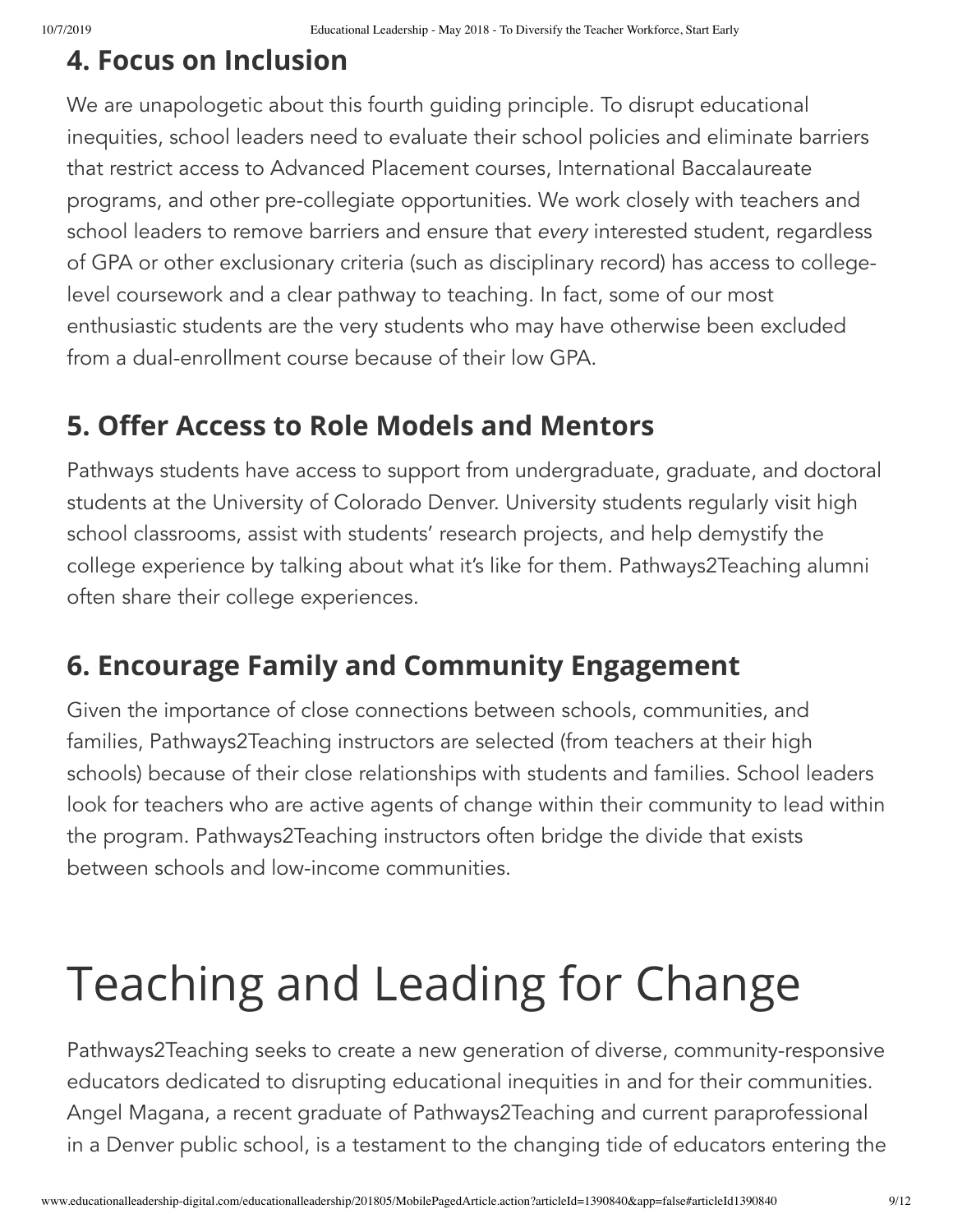workforce. "I wanted to be the change … why not me?" he states. "Why can't I go forward and teach and inspire kids, especially Latino males, and show them that this field, this life, is very giving and fulfilling?" (Will, 2018). And Maria Gonzales, a current Pathways2Teaching student, is determined to crush stereotypes attributed to individuals in her Latino/a community by returning to her high school to teach math and be a role model to young students of color. "The main point," she asserts, "is to let people know that we can do it. That we're not like they say, that we're not 'lazy' or 'don't have good jobs' … that we can be someone important in life…. I really want to be a teacher. That's my main goal."

We're pleased to see a growing national focus on diversifying the teaching profession, and we are committed to community-focused programs rather than outsourced recruitment efforts. As the grow-your-own teacher model increases in popularity, we urge school districts to partner with universities and community agencies that focus on diversifying the profession through an equity lens.

As Goings (2015) asserts, simply changing the racial makeup of teaching won't bring about the change needed. Teachers must have the foundation to disrupt inequities in classrooms, schools, and school districts. We need more efforts that not only develop teachers, but also develop educators who will teach for change.

Being taught by a teacher of color can provide white students with positive images of different racial groups.

### EL Online Exclusive

For more discussion of grow-your-own, see the article "The Grow-Your-Own Game Plan" by Dan Brown in this issue.

Ramon B. Goings ([rbgoings@loyola.edu](mailto:rbgoings@loyola.edu)) is an assistant professor of educational leadership at Loyola University in Maryland. His research interests include the academic and social experiences of high-achieving black males and diversifying the teacher and school leader workforce. **Robin Brandehoff**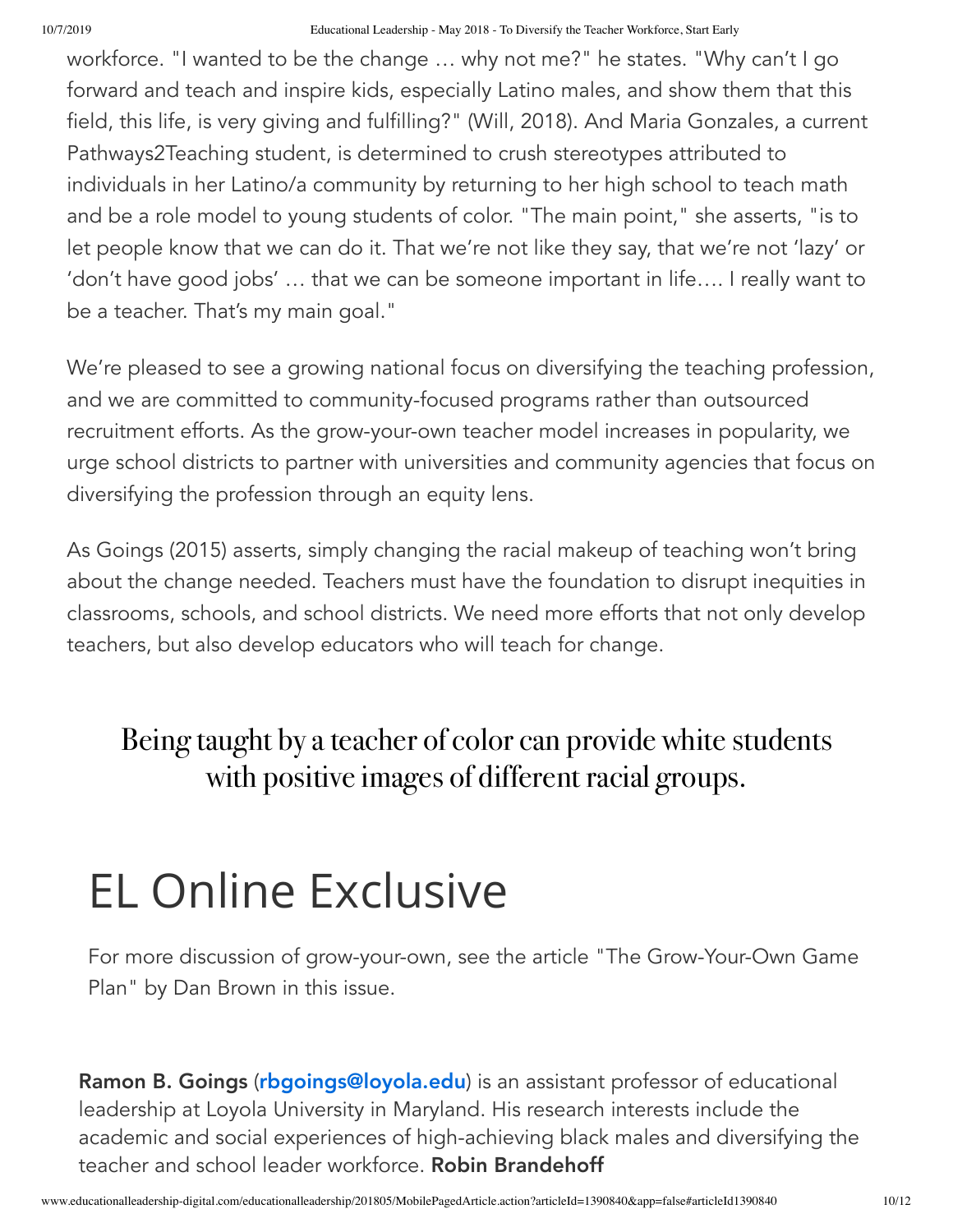([robin.brandehoff@ucdenver.edu](mailto:robin.brandehoff@ucdenver.edu)) is a doctoral student at the University of Colorado Denver. Her research focuses on examining the oppressions and traumas of marginalized communities of color. Margarita Bianco ([Margarita.Bianco@ucdenver.edu](mailto:Margarita.Bianco@ucdenver.edu)) is an associate professor at the University of Colorado Denver and founder of the Pathways2Teaching program. Follow them on Twitter [@ramongoings](http://twitter.com/ramongoings), [@HouseBrande](http://twitter.com/HouseBrande), and [@MargaritaBianco](http://twitter.com/MargaritaBianco).

<span id="page-10-0"></span><sup>1</sup>Through interviews with Pathways2Teaching students, we have learned that their research projects and regular interaction with college students are factors that help these youth feel ready for college.

### References

Duncan-Andrade, J. M. R., & Morrell, E. (2008). *The art of critical pedagogy: Possibilities for moving from theory to practice in urban schools*. New York: Lang.

Ford, D. Y. (2010). *Reversing underachievement among gifted Black students: Theory, research and practice* (2nd ed.). Waco, TX: Prufrock Press.

Freire, P. (1990). *Education for critical consciousness*. South Hadley, MA: Bergin & Garvey.

Giroux, H. A. (2011). *On critical pedagogy.* New York: Continuum.

Goings, R. B. (2015). The lion tells his side of the (counter)story: A Black male educator's autoethnographic account. *Journal of African American Males in Education, 6*(1), 91–105.

Gordon, J. A. (2000). *The color of teaching*. London: Routledge Falmer Press.

Grissom, J. A., & Redding, C. (2016). Discretion and disproportionality: Explaining the under-representation of high-achieving students of color in gifted programs. *AERA Open, 2*(1), 1–25.

Kena, G., Musu-Gillette, L., Robinson, J., Wang, X., Rathbun, A., Zhang, J., Wilkinson-Flicker, S., Barmer, A., & Dunlop Velez, E. (2015). *The condition of education 2015* (NCES 2015-144). Washington, DC : U.S. Department of Education.